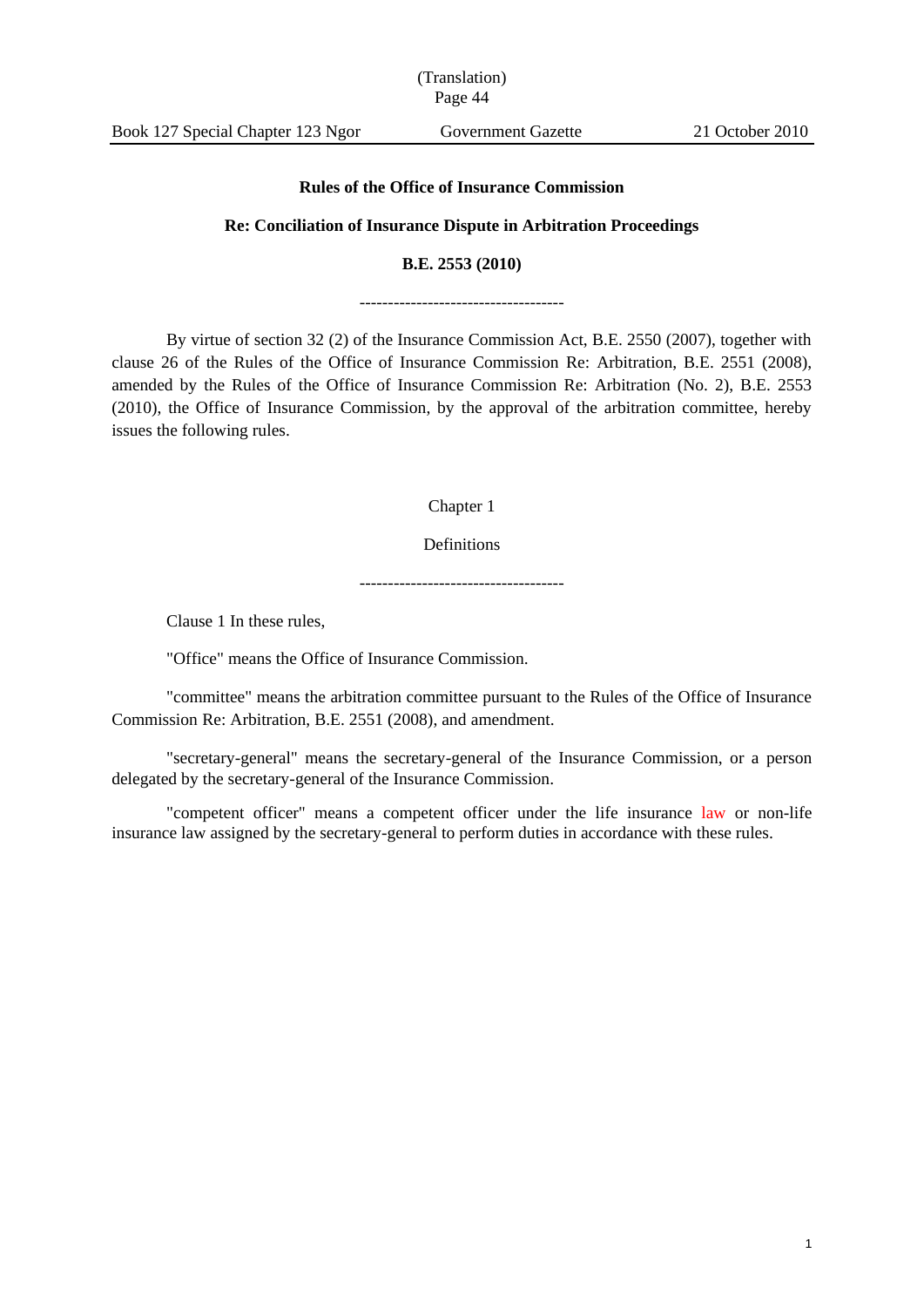| (Translation)<br>Page 45 |  |  |
|--------------------------|--|--|
|                          |  |  |

"dispute" means any dispute in connection with an insurance contract which is under the dispute resolution process by arbitration of the Office, and such dispute may be resolved by settlement and compromise by the parties.

"conciliator" means a person or body of persons enrolled by the Office as insurance conciliators with the approval of the committee.

"parties" mean the applicant and the respondent in the dispute resolution by arbitration of the Office.

Clause 2 The secretary-general shall have the charge and control of the execution of these rules, and shall have the power to interpret and decide on any issue arising from the execution of these rules, and to determine regulations, ethics, or any other rules so as to enable an orderly conciliation by taking into account the parties' best interests.

Chapter 2

Conciliation and conciliator

------------------------------------

Part 1

Appointment and retirement of conciliator

Clause 3 Once a request for arbitration has been submitted into the dispute resolution by arbitration, before the parties agree to appoint an arbitrator to settle the dispute, if the secretarygeneral deems it appropriate, or either or both parties wish for the Office to arrange a settlement or compromise before the appointment of arbitrator, the competent officer shall schedule a meeting for preliminary conciliation. If the parties are unable to reach an agreement at the stage of the competent officer, and the parties wish to have a conciliator appointed, the competent officer shall appoint an enrolled conciliator of the Office to carry out the conciliation in accordance herewith.

Clause 4 After being appointed as a conciliator, the conciliator shall disclose information in relation to interest or personal relation with all parties immediately.

Clause 5 The conciliator shall retire from duty in the following cases: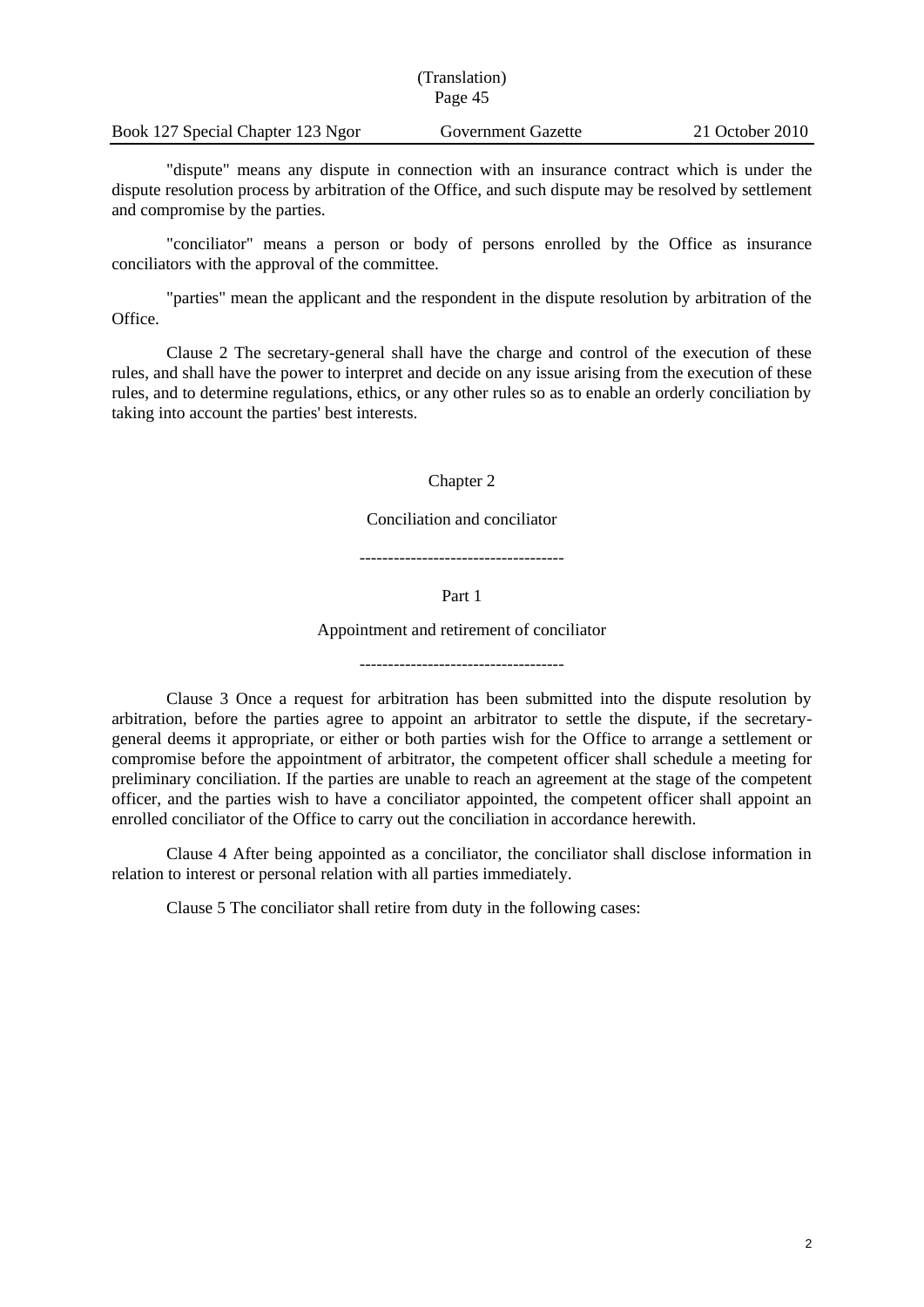(1) the conciliator's name has been removed from the conciliator register of the Office under clause 22;

(2) the secretary-general orders a removal of the conciliator when it appears that the conciliator:

(a) performs any act as a representative of or on behalf of the parties;

(b) has a conflict of interest or is related to any party which may affect impartiality in the conciliation;

(c) threatens, forces, or influences in any way which may affect willingness of the parties in the conciliation;

(d) exercises any power that the conciliator has or may otherwise have which will affect settlement by the parties.

Clause 6 When the conciliator retires from duty under clause 5, if the parties wish for the conciliation to be continued by an enrolled conciliator, the competent officer shall appoint a new conciliator under the Office's conciliator register to proceed with the conciliation.

Part 2

Conciliation proceedings

------------------------------------

Clause 7 After the competent officer appoints the conciliator, acceptance or delivery of the case file or any evidence relating to the dispute between the conciliator and both parties shall be as agreed upon by the conciliator and the parties.

Clause 8 Prior to the commencement of the conciliation proceedings, the conciliator shall cause the parties to affix their signatures in agreeing to enter into the conciliation proceedings, and in agreeing to comply with these rules, in writing in accordance with the form prescribed by the Office.

Clause 9 The conciliator may discuss with the parties to determine a procedure or guideline for carrying out of the conciliation before the commencement of the conciliation proceedings.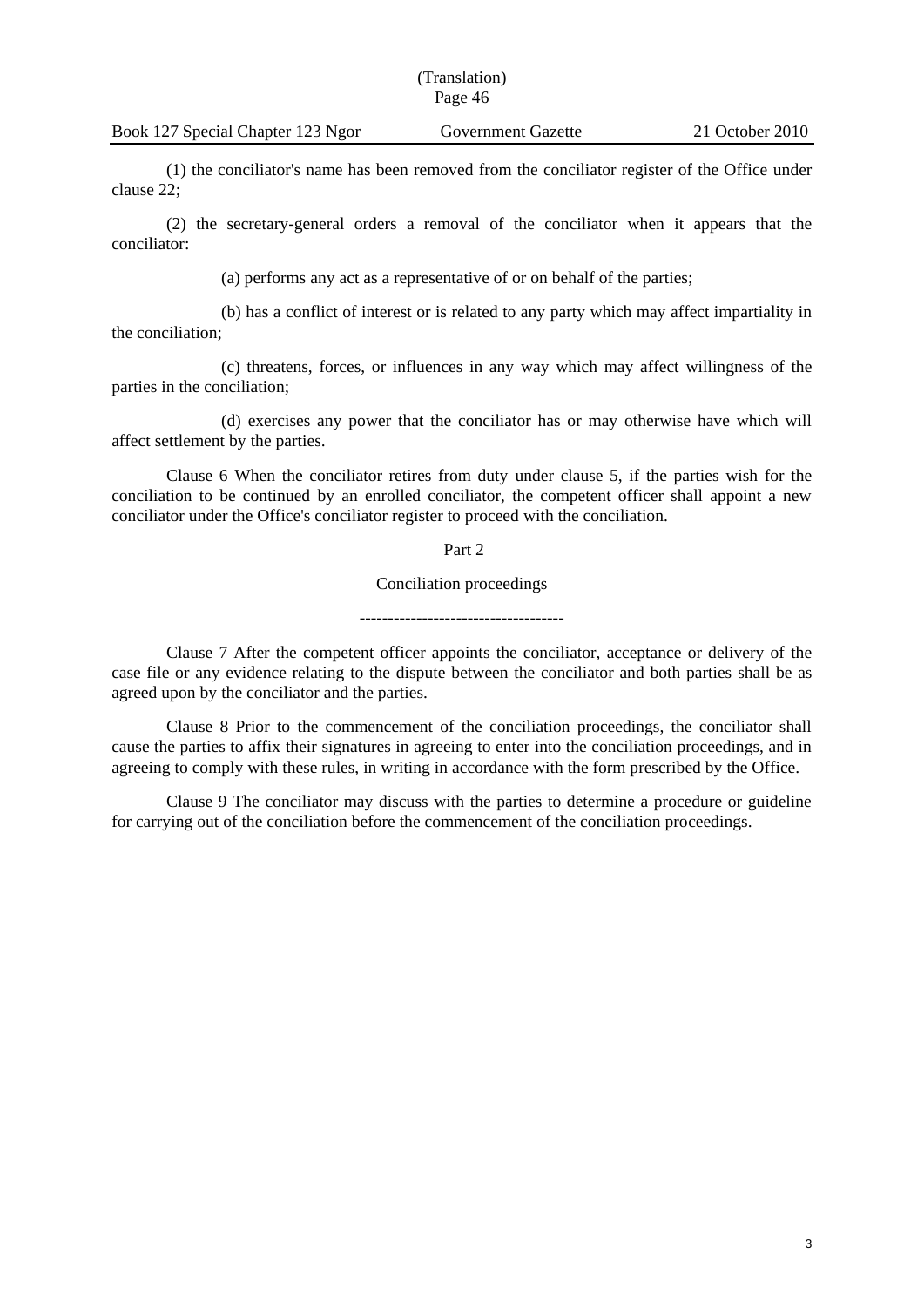| (Translation)<br>Page 47 |  |  |
|--------------------------|--|--|
|                          |  |  |

Clause 10 For the purpose of conciliation, the conciliator may have the parties present facts or background information of the dispute, as well as proposal of dispute resolution, to the conciliator, or may propose that the said information be exchanged between the parties.

The parties may request that the conciliator take action pursuant to paragraph one, in which case the conciliator may take action as requested by the parties or not.

Clause 11 The method, date, time, and venue of the conciliation shall be as prescribed by the Office. The conciliator shall inform both parties about the carrying out of conciliation that either party did not attend for information.

Clause 12 In conciliating a dispute before the parties, if the conciliator deems it necessary for the purpose of the conciliation, the conciliator may allow particularly both parties or either party to be present at the conciliation meeting.

The provision in paragraph one shall be applied to the representative, attorney, or adviser of the parties, or any person allowed by the conciliator to enter the conciliation proceedings.

Clause 13 Subject to clause 14 and clause 17, paragraph three, the conciliation proceedings shall be carried out confidentially, and no details of the conciliation shall be recorded, whether in writing or in an electronic form or other types of technological media.

Clause 14 When the dispute has been conciliated, the conciliator may arrange a compromise agreement to be made for the parties.

Clause 15 The conciliator shall complete the conciliation within 30 days from the date of appointment of the conciliator. The parties may request an extension of time for carrying out the conciliation, but for no more than two extensions and no more than seven days for each extension . If the conciliator deems that an agreement is close to be achieved in the dispute resolution and there are reasonable grounds, it shall be at the conciliator's discretion to extend the time beyond such period as the conciliator deems fit.

In the case that the conciliator deems that either party carries out the conciliation in a dilatory way or in bad faith, the conciliator shall promptly notify the competent officer thereof for further action.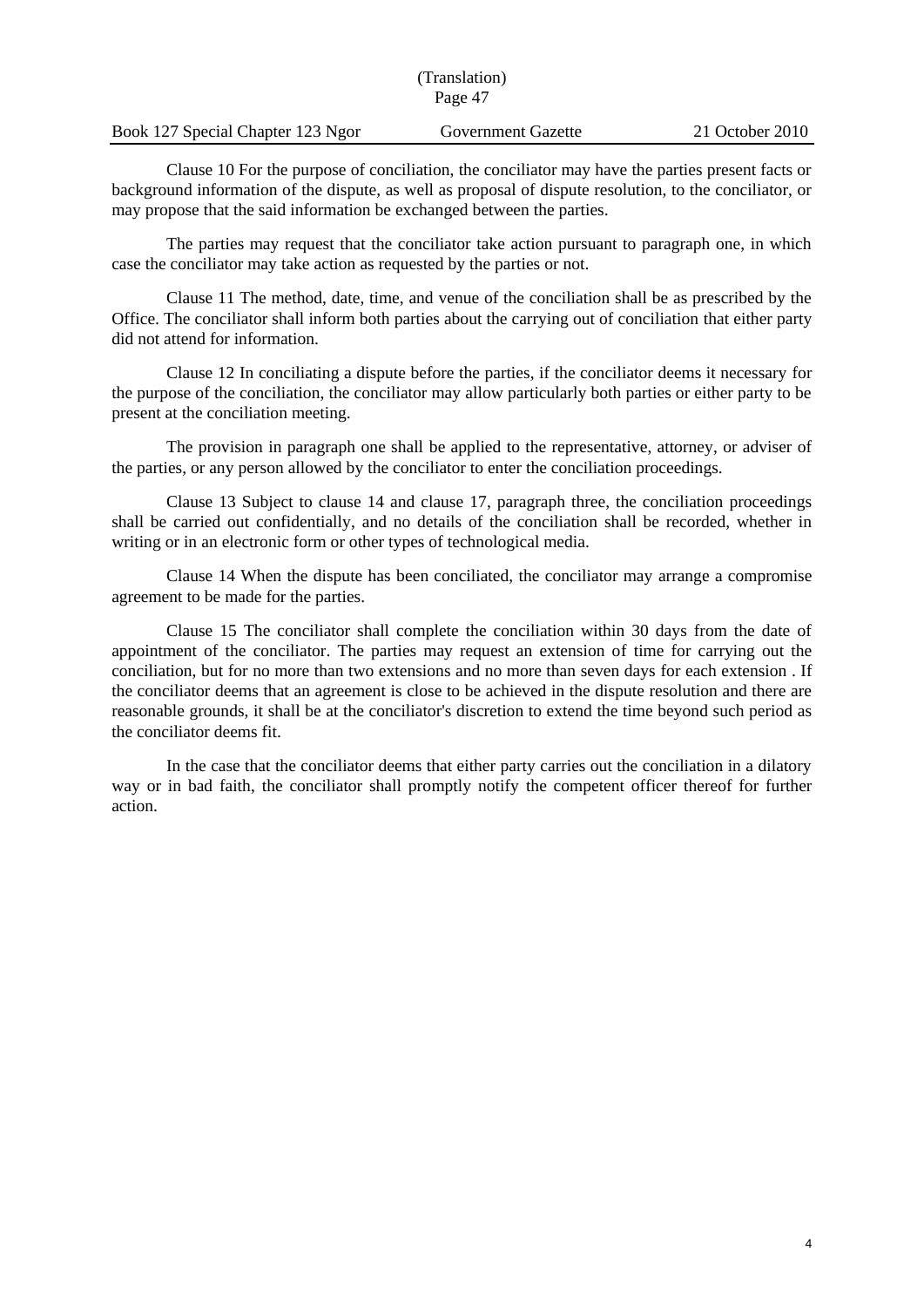| Book 127 Special Chapter 123 Ngor | Government Gazette | 21 October 2010 |
|-----------------------------------|--------------------|-----------------|

After having acknowledged the grounds in paragraph two, the competent officer may order that the conciliation proceedings be terminated, in consideration of the interests of both parties.

Part 3

Termination of conciliation proceedings

------------------------------------

Clause 16 It shall be deemed that the conciliation proceedings terminate in the following cases.

(1) The parties are able to resolve the dispute by withdrawing the request for arbitration, or making a compromise agreement.

(2) The conciliator is unable to successfully carry out the conciliation proceedings within the period of time prescribed under clause 15, paragraph one.

(3) The conciliator deems that the dispute may not be settled by conciliation, or the conciliation is no longer beneficial to the parties.

(4) The competent officer issues an order prescribing that the conciliation proceedings shall be terminated under clause 15, paragraph three.

In the case that the conciliation proceedings terminate in accordance with paragraph one, and the parties wish to continue the dispute resolution proceedings, the parties shall jointly appoint an arbitrator in accordance with the Rules of the Office of Insurance Commission Re: Arbitration, B.E. 2551, and amendment. The conciliator who conciliated the dispute may not be appointed as the arbitrator to decide on the dispute.

## Chapter 3

## Confidentiality

------------------------------------

Clause 17 Unless otherwise agreed by the parties, the parties and related persons agree to keep confidential the facts arising in the conciliation proceedings, and agree not to use the facts and the carrying out of the conciliation proceedings as evidence in any proceeding in arbitration or court.

The facts per paragraph one shall include contact between the parties, any facts in relation to the carrying out of the conciliation, facts that are contents or details of the negotiation and agreement in the conciliation proceedings, facts that a party has admitted or denied in the conciliation proceedings, any opinion or proposal presented by a party in the conciliation proceedings, and any opinion or proposal presented by the conciliator.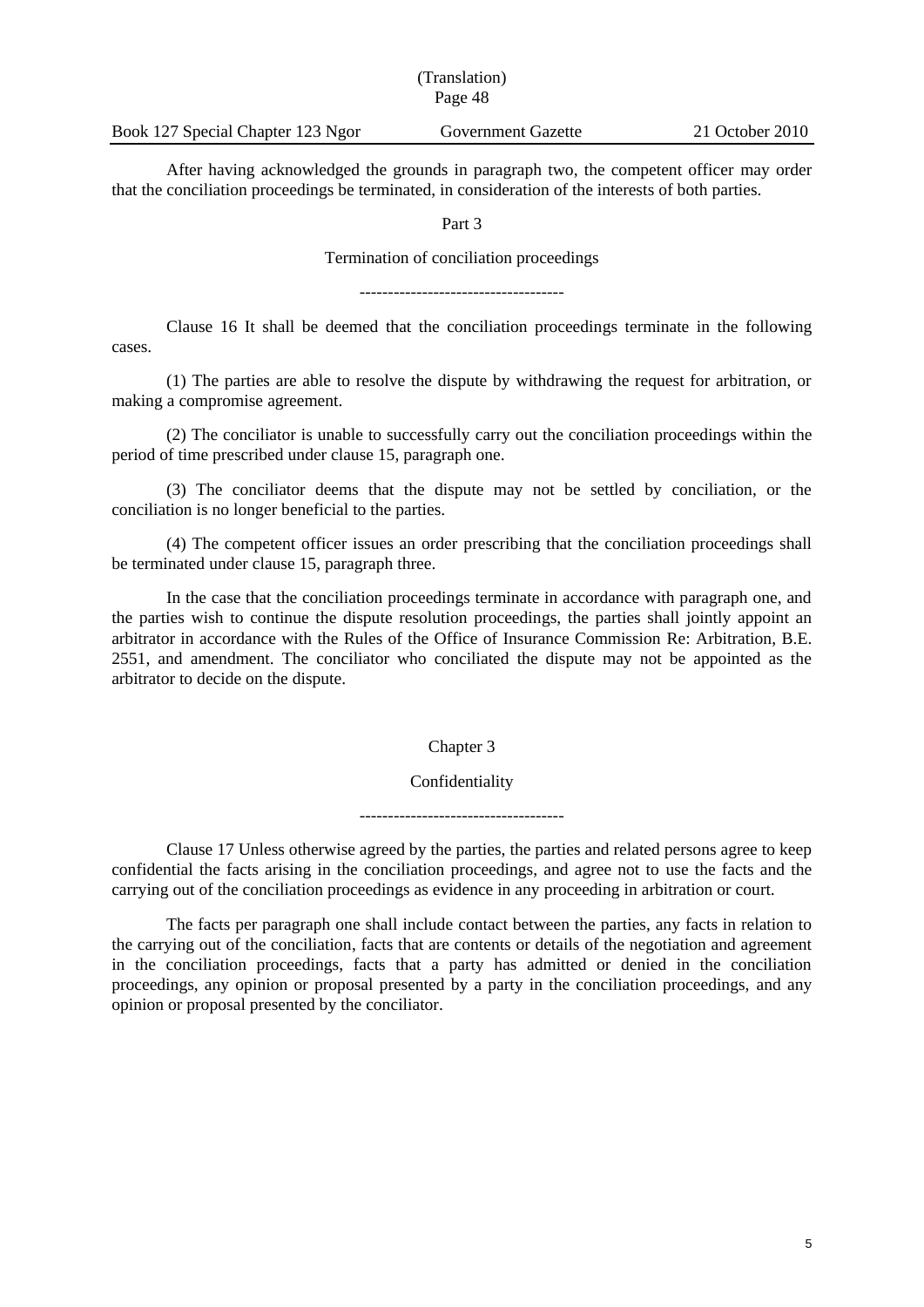| (Translation)<br>Page 49          |                    |                 |
|-----------------------------------|--------------------|-----------------|
| Book 127 Special Chapter 123 Ngor | Government Gazette | 21 October 2010 |

The competent officer shall cause an agreement to be made between the parties containing an agreement to maintain confidentiality of the facts presented in the conciliation proceedings, and not to use the facts and the carrying out of the conciliation proceedings as evidence in any proceeding in arbitration or court, unless otherwise agreed by the parties.

Chapter 4

## Enrollment of conciliator

------------------------------------

Clause 18 The Office shall cause a conciliator register to be prepared, by the approval of the committee, by taking into account the necessity and requirements of the Office.

With respect to application for enrollment as a conciliator, the Office shall cause the enrollment to be arranged both centrally and provincially. For central enrollment, an application shall be filed with the central Office, and for the provincial enrollment, an application shall be filed with only one regional Office, in accordance with the rules and conditions designated by the Office.

An applicant for enrollment as a conciliator shall have the following qualifications:

(1) having graduated with a degree not lower than a bachelor's degree, and having no less than five years of work experience in insurance or another field which shall be beneficial to conciliation;

(2) having passed a technique or procedure training course on conciliation of insurance dispute organized by the Office, or a similar course certified by the Office, or being a person deemed by the Office to have good knowledge and experience in dispute resolution without requiring such training;

(3) being no less than 35 years of age;

(4) not being a competent officer under the law on life insurance and the law on non-life insurance;

(5) not being bankrupt, or a person discharged from bankruptcy within the previous five years;

(6) not being an incompetent or quasi-incompetent person; and

(7) not having been sentenced to imprisonment by a final judgment, whether or not the person actually serves his sentence, unless for an offense committed by negligence or a petty offense.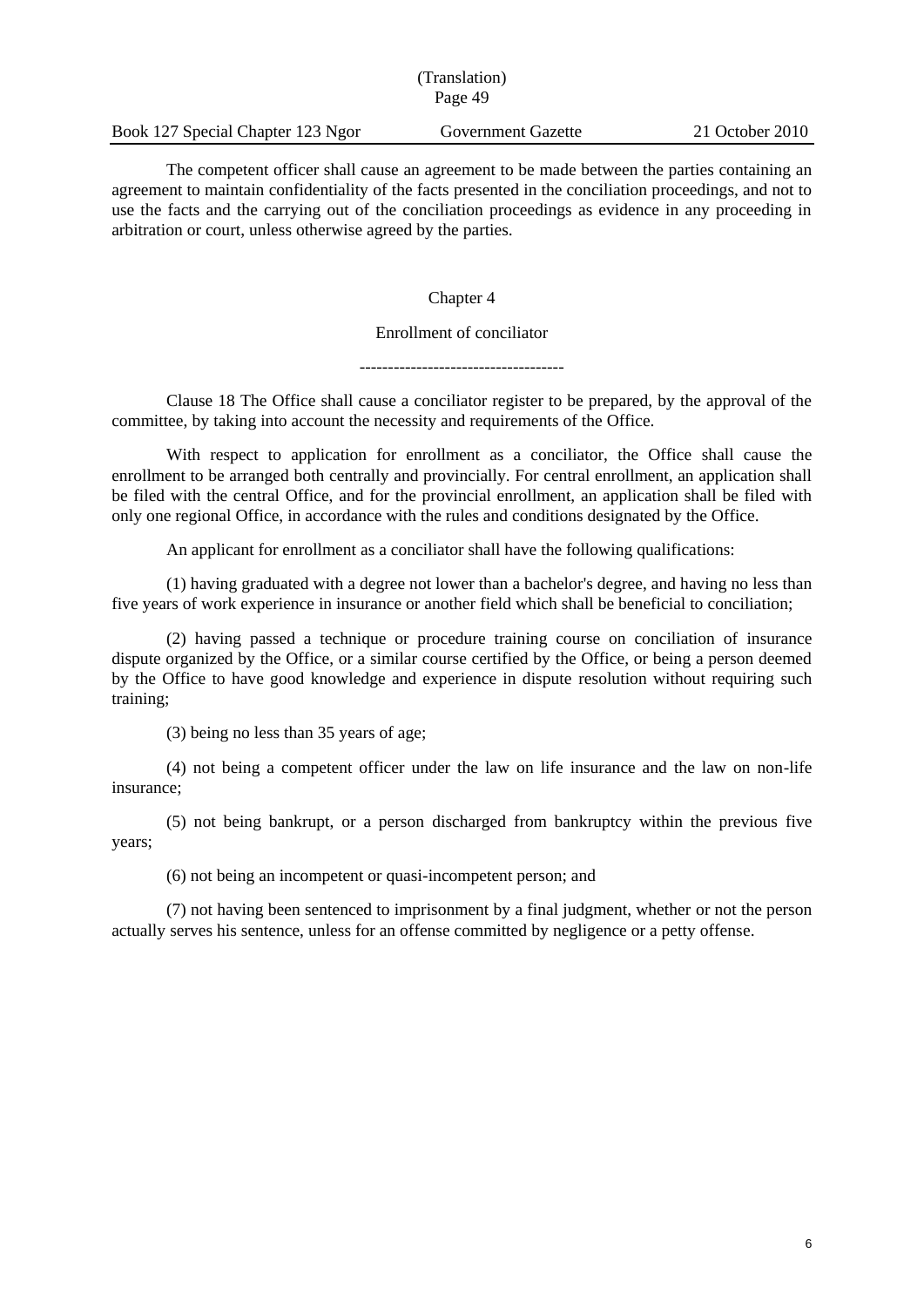| Book 127 Special Chapter 123 Ngor | Government Gazette | 21 October 2010 |
|-----------------------------------|--------------------|-----------------|

Clause 19 The person wishing to enroll as a conciliator of the Office shall submit an application in accordance with the prescribed form, together with evidence as follows:

(1) a copy of the house registration;

(2) a copy of the identity card, official identification card, or state enterprise employee identification card;

(3) a copy of qualification document; and

(4) a copy of evidence certifying the pass of training or work experience under clause 18 (2).

Clause 20 The director of the Dispute Settlement and Arbitration Department, or the director of regional office of the Office, as the case may be, shall examine the qualifications and present the names of applicants for enrollment as a conciliator to the committee for consideration and approval.

Clause 21 The conciliator register shall become invalid every four years from the date on which the register was first made, regardless of the time on which the persons whose names are contained therein were enrolled.

For the first making of the register, if the invalidity date per paragraph one does not fall on the year-end date, the calendar year-end date shall be considered as the invalidity date.

The invalidity of the register shall not affect the appointment of a conciliator that was previously carried out. The appointed person shall continue to perform his or her duties, and shall be entitled to compensation as prescribed herein.

When the conciliator register becomes invalid, the Office shall prepare a new register within 60 days. During the period in which a new register has not been prepared, the original conciliator register shall be used until the Office completely prepares the same, and the provision in paragraph three shall be applied *mutadis mutandis*.

Clause 22 The Office shall remove the names of conciliators from the register in the cases of:

(1) death;

(2) resignation;

(3) lack of qualifications under clause 18; or

(4) the conciliator acts inappropriately by performing or omitting to perform his or her duties deliberately or negligently, causing damage to the parties.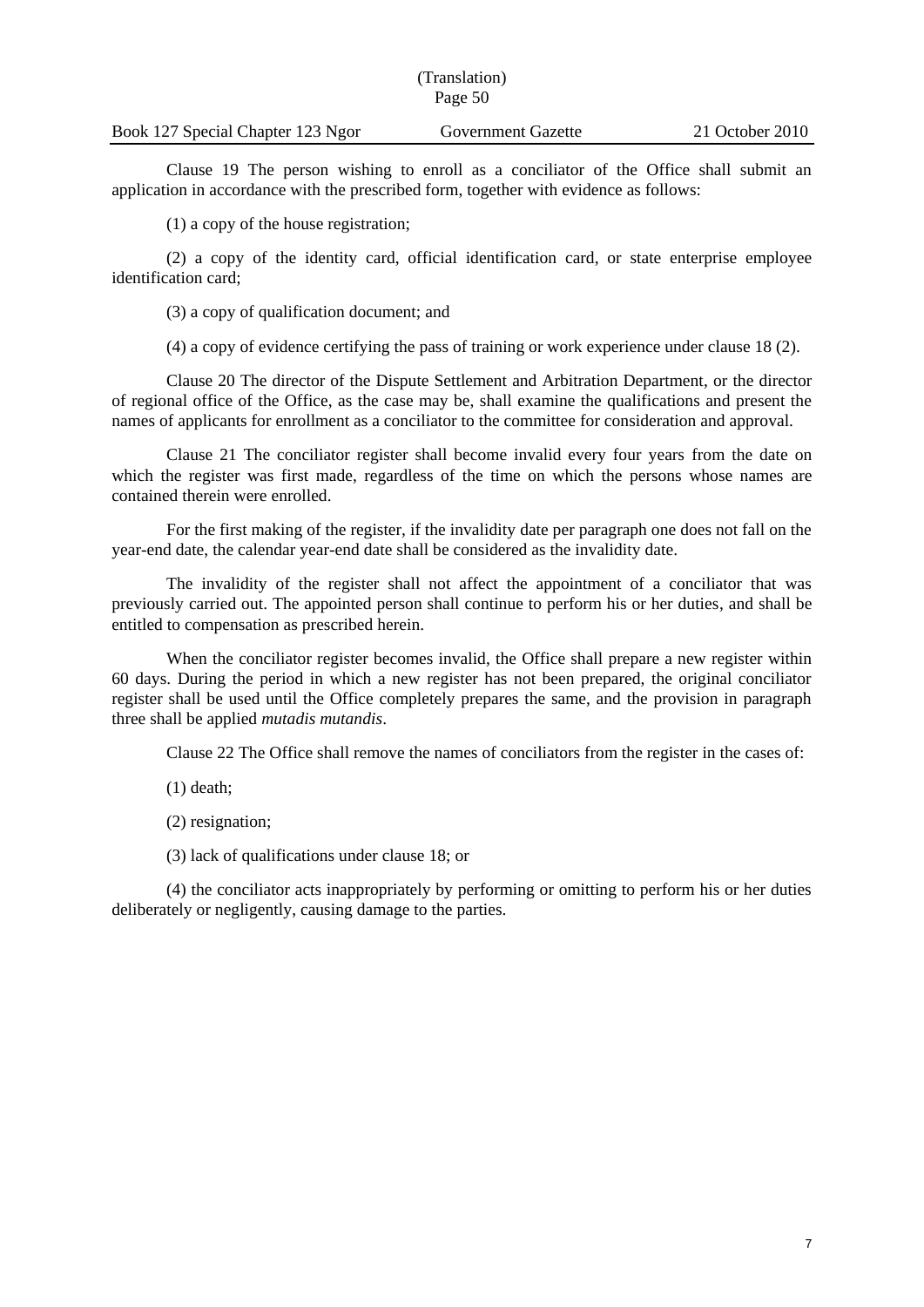| Book 127 Special Chapter 123 Ngor | Government Gazette | 21 October 2010 |
|-----------------------------------|--------------------|-----------------|

Clause 23 If it appears later that the conciliator lacks qualifications or the appointment was unlawful, causing that person to be relieved from being a conciliator, this retirement from being a conciliator shall not affect any acts performed by the person under his or her powers and duties.

Clause 24 The conciliator shall:

(1) prepare the conciliation;

(2) provide assistance and support for the negotiation between the parties, and suggest a problem-solving guideline to settle the dispute;

(3) not give opinions relating to the decision of the dispute, unless it is agreed by the parties that the conciliator may express such opinions;

(4) not threaten, force, or influence in any way that may affect the parties' willingness to resolve the dispute; and

(5) not exercise any power that the conciliator has or otherwise may have, that will affect the agreement by the parties.

Clause 25 The conciliator shall perform the duties in accordance with these rules, including any notifications, regulations, or rules issued pursuant hereto to ensure an orderly conciliation by taking into account the parties' best interests.

Clause 26 The conciliator shall not be liable to the parties for any act taken to conciliate and resolve the dispute, unless the act or omission thereof was intentional or in gross negligence, causing damage to the parties.

The parties shall not call the conciliator as a witness in the arbitration or court proceedings in relation to the dispute that is the cause of the arbitration or court proceedings.

Chapter 5

Compensation and expenses

Clause 27 The conciliator is entitled to compensation at the rate designated by the committee by virtue of clause 40 of the Rules of the Office of Insurance Commission Re: Arbitration, B.E. 2551 (2008), amended by the Rules of the Office of Insurance Commission Re: Arbitration (No. 2), B.E. 2553 (2010).